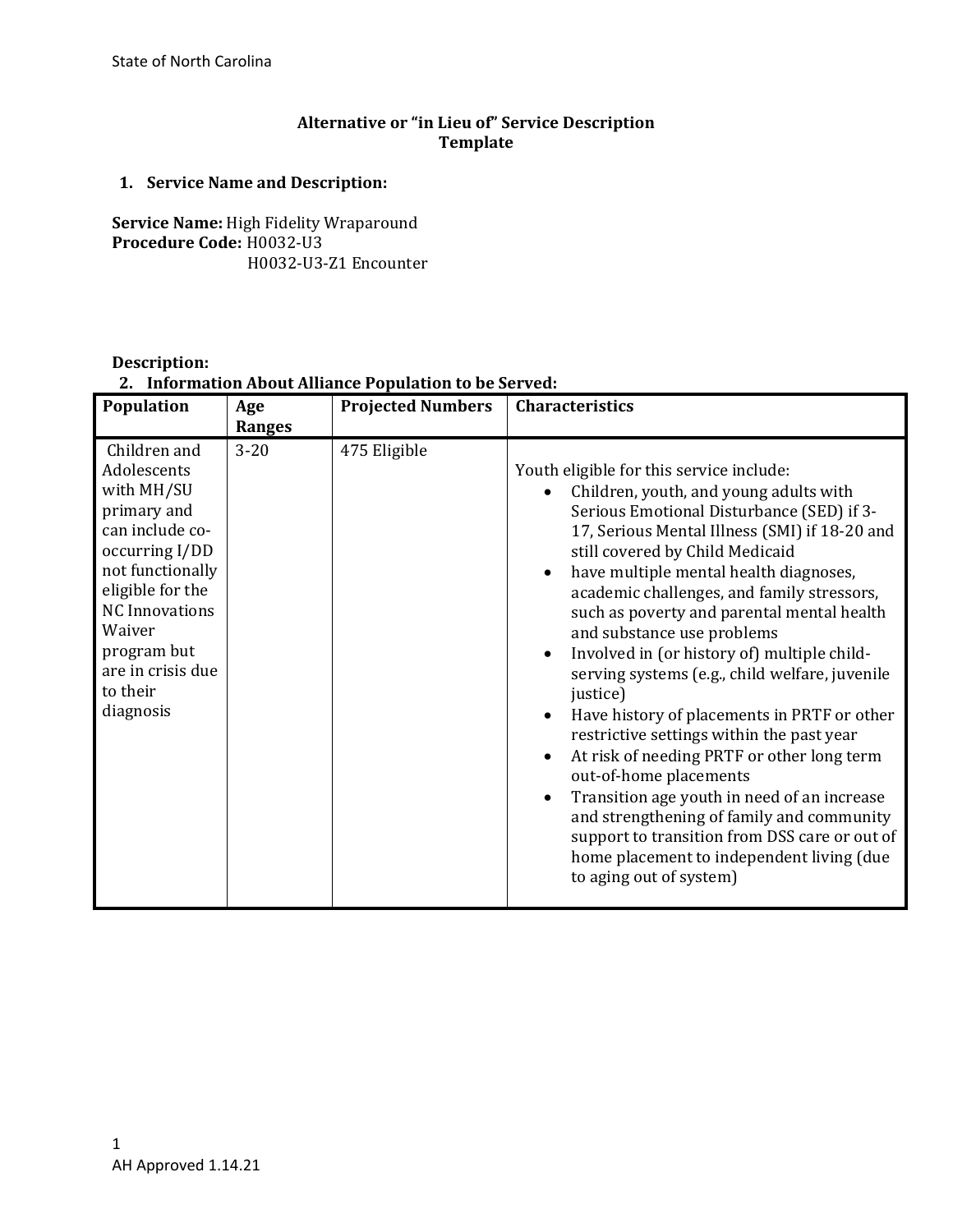### **3. Treatment Program Philosophy, Goals and Objectives:**

### **Treatment Program Philosophy:**

High Fidelity Wraparound (HFW) is an intensive, team-based, person-centered supportive service that provides coordinated, integrated, family-driven care to meet the complex needs of youth/young adults who are involved with multiple systems (e.g., mental health, child welfare, juvenile/criminal justice, special education), who are experiencing serious emotional or behavioral difficulties, have dual diagnosis (MH and/or SUD, and IDD) with complex needs, and are at risk of placement in therapeutic residential settings, or other institutional settings, or have experienced multiple crisis events. For individuals with dual diagnoses, a case by case determination will be made related to appropriateness for HFW. Typically, this would be for youth with primary mental health diagnosis with co-occurring substance use disorder or an individual with co-occurring intellectual or developmental disabilities in the mild-moderate range. High Fidelity Wraparound is also utilized in a pro-active manner to serve those high-risk youth that are involved with multiple agencies. These youth may have used crisis services or have had psychiatric hospitalizations and also meet the entrance criteria outlined below.

#### **Objectives and Goals:**

The National HFW Initiative describes the program philosophy and goals as follows: "The HFW process aims to achieve positive outcomes by providing a structured, creative and individualized team planning process that, compared to traditional treatment planning, results in plans that are more effective and more relevant to the child and family." Additionally, HFW plans are more holistic than traditional care plans in that they are designed to meet the identified needs of caregivers and siblings and to address a range of life areas. Through the team-based planning and implementation process – as well as availability of research-based interventions that can address priority needs of youth and caregivers – HFW also aims to develop the problem-solving skills, coping skills, and self-efficacy of the young people and family members. Finally, there is an emphasis on integrating the youth into the community and building the family's social support network. The goal is to teach the family to be self-sufficient in planning, advocacy and care for their child.

### **4. Expected Outcomes:**

Expected clinical outcomes include but are not limited to the following:

- a. Decrease in the frequency of crisis episodes (use of ED, Mobile Crisis, andFacility Based Crisis)
- b. Youth's improvement in developmentally appropriate functioning as measured bythe CANS (up to age 17) and CALOCUS or LOCUS for transition age youth.
- c. Reduction of inpatient hospitalizations related to Mental Health or Substance Use Disorders
- d. Improved family assets as defined by the Transitional Readiness Scale/Score
- e. Reduced residential treatment days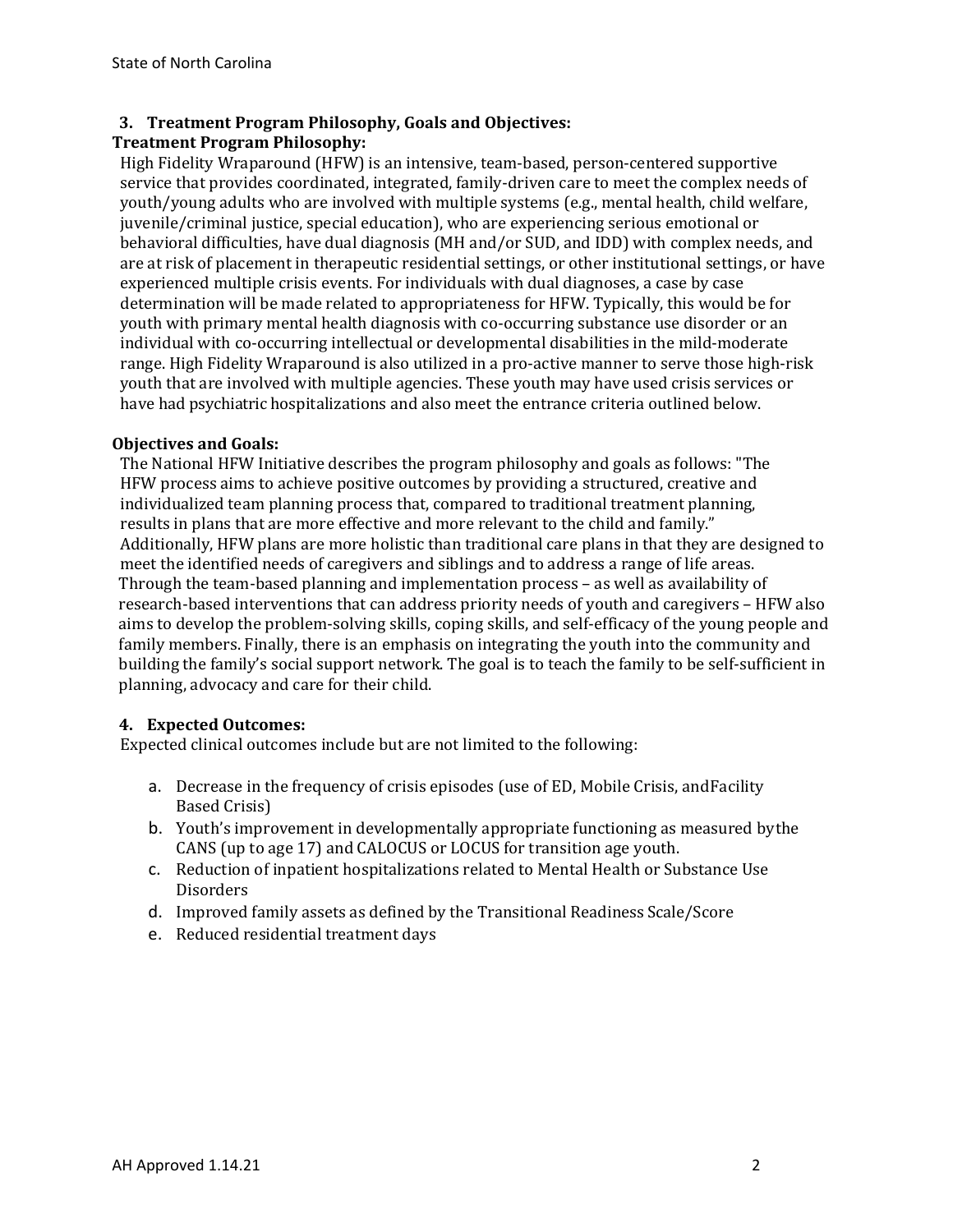### **5. Utilization Management:**

#### **Entrance Process**

A comprehensive clinical assessment or addendum and that demonstrates medical necessity shall be completed prior to the provision of this service. If a substantially equivalent assessment is available, reflects the current level of functioning, it may be utilized as a part of the current comprehensive clinical assessment or addendum. Relevant diagnostic information shall be obtained and be included in the Person Centered Plan or the Wraparound Plan of Care. If the member is receiving another enhanced service, the PCP must include High Fidelity Wraparound in the goals and interventions.

Due to the complex nature and urgency of admission, a Comprehensive Clinical Assessment or addendum with documentation of meeting the entrance criteria is acceptable for initiation of services.

#### **Entrance Criteria**

To be eligible for this service youth must meet the following criteria:

a) Have a primary mental health or substance use disorder diagnosis as defined by the DSM-5, or any subsequent editions of this reference material, may have a co- occurring diagnosis of intellectual and developmental disability;

OR

b) Have a primary I/DD diagnosis as defined by DSM-5, or any subsequent editions of this reference material, **and** a co- occurring diagnosis of mental health or substance use disorder

AND

c) based on the current comprehensive clinical assessment (completed within the past year), this service was indicated and there are no other more appropriate services;

#### AND

 d) Youth's symptoms and behaviors are unmanageable at home, school or community settings.

AND

#### **Must meet at least one of the following criteria below (e through k):**

e)Is at risk of placement into a therapeutic residential setting, Level II group or Level II family setting or individuals in these settings needing intensive support to transition home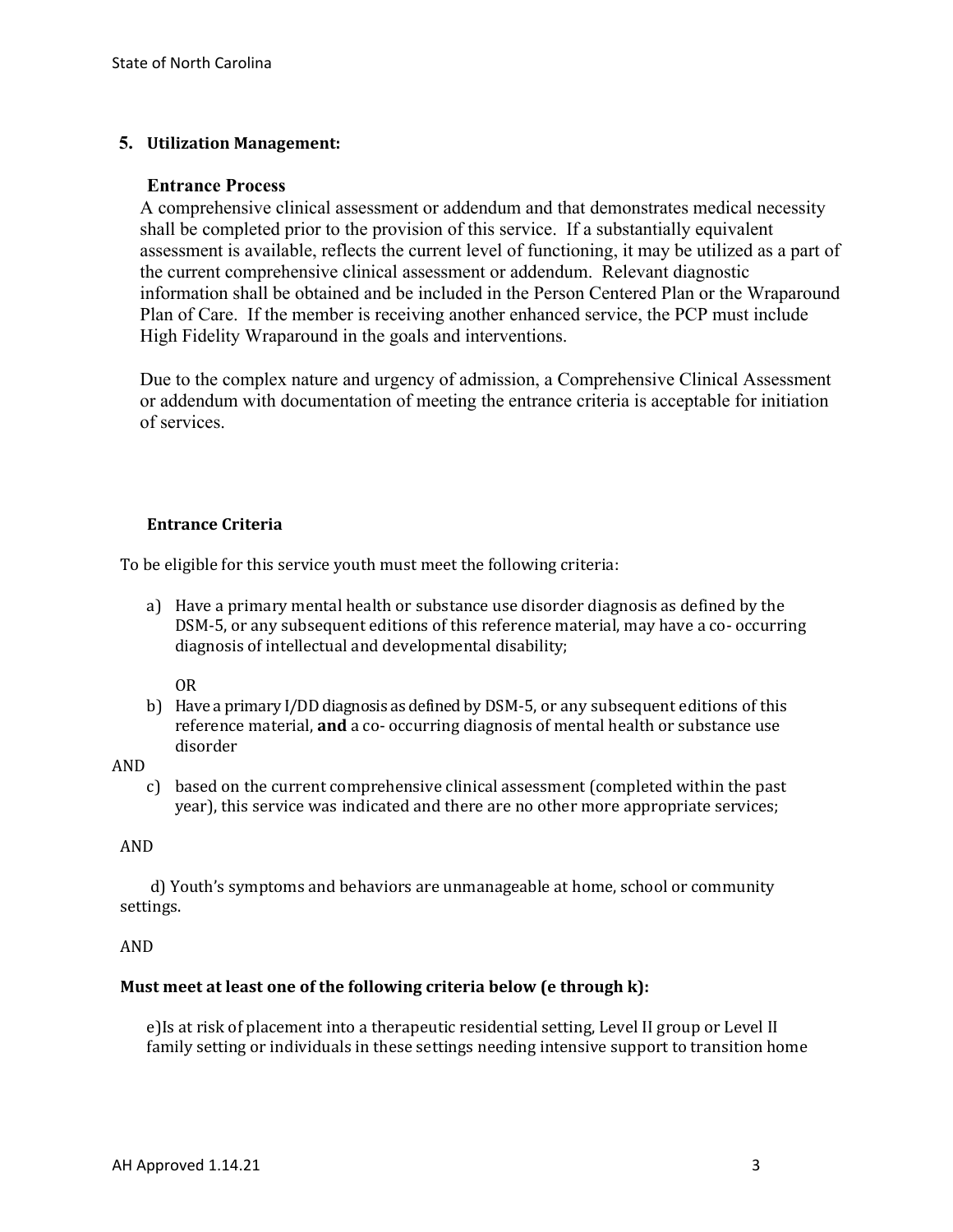(note for these individuals a shortened length of stay in level II would be expected)

f.) Youth could be stepping down from PRTF, Level IV, III or II group and Level II family to other least restrictive community-based setting.

OR

g.) Has a recent history of multiple inpatient psychiatric hospitalizations (in the past year) or one stay that exceeded 14 days.

h.) Directly transitioning or has been discharged in the past six months from Juvenile Justice related facilities (Assessment Center, YDC, Detention, Eckerd, etc.).

i.) Child Welfare involvement including congregate care.

j) Older adolescents whose family situation is such that they are moving toward independence.

k.)In need of support with coordination of assessments to address co-occurring behavioral health and specialized medical needs.

Prior authorization is required according to the approved Alliance Benefit Plan.

### **Continued Stay Criteria**

A youth is eligible to continue this service if the desired outcome or level of functioning has not been restored, improved, or sustained over the time frame outlined in the beneficiary's PCP; or the beneficiary continues to be at risk for out-of-home residential treatment based on current clinical assessment, history, and the tenuous nature of the functional gains.

### AND

One of the following applies:

- a) The youth has achieved current PCP goals, and additional goals are indicated as evidenced by documented symptoms;
- b) The youth is making satisfactory progress toward meeting goals and there is documentation that supports that continuation of this service will be effective in addressing the goals outlined in the PCP;
- c) The youth is making some progress, but the specific interventions in the PCP need to be modified so that greater gains, which are consistent with the beneficiary's premorbid level of functioning, are possible; or
- d) The youth fails to make progress, or demonstrates regression, in meeting goals through the interventions outlined in the PCP. The beneficiary's diagnosis should be Re-assessed to identify any unrecognized co-occurring disorders, and interventions or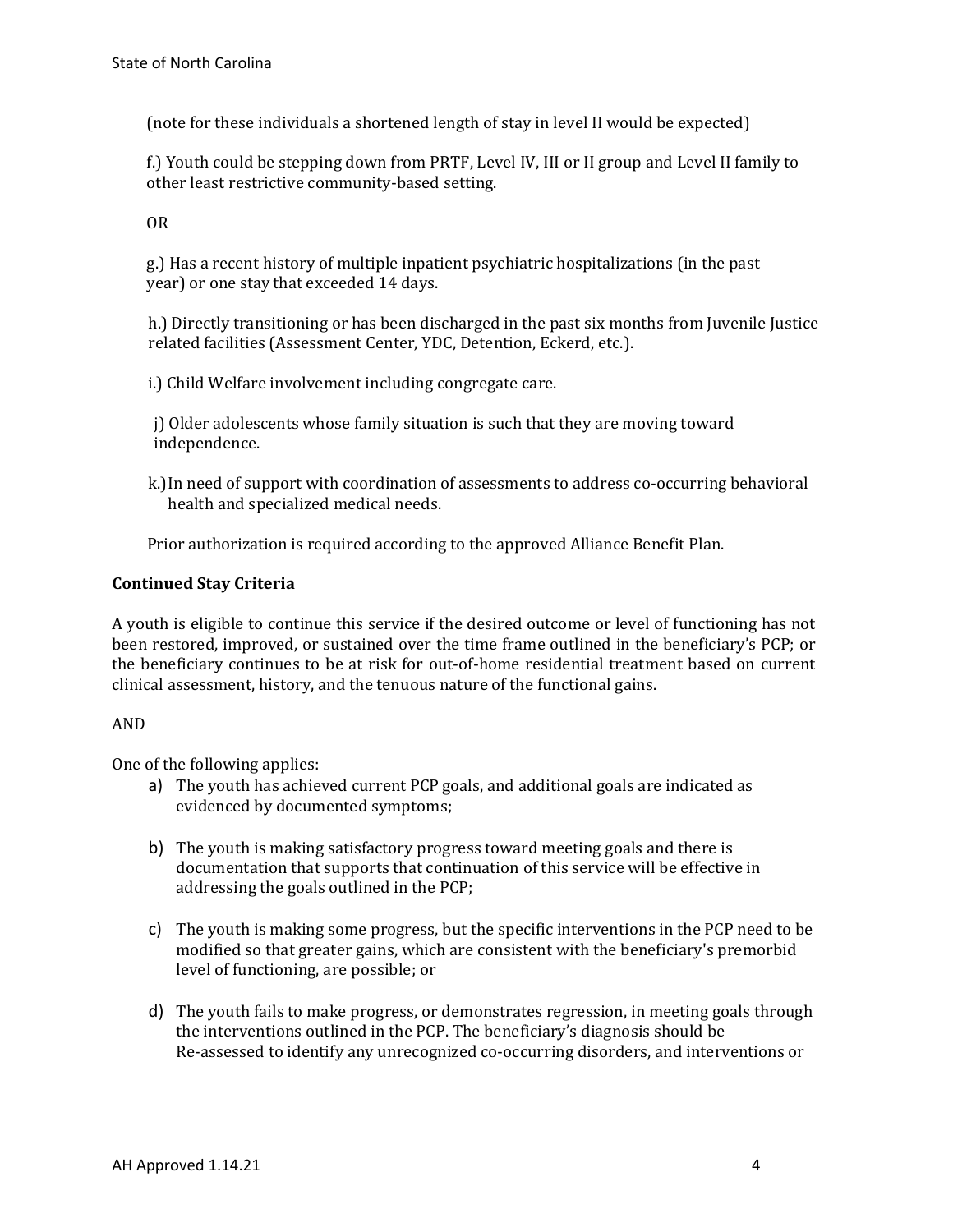treatment recommendations shall be revised based on the findings. This includes a consideration of alternative or additional services.

#### **Discharge Criteria**

The youth meets the criteria for discharge if any one of the following applies:

- a) The youth has achieved goals and is no longer in need of High- Fidelity Wraparound services;
- b) The youth's level of functioning has improved with respect to the goals outlined in the PCP, inclusive of a transition plan to step down to a lower level of care;
- c) The youth is not making progress or is regressing, and all reasonable strategiesand interventions have been exhausted, indicating a need for more intensive services;

d) The youth or legally responsible person no longer wishes to receive services; or The youth, based on presentation and failure to show improvement despite modifications in the PCP, requires a more appropriate best practice treatment modality based on North Carolina community practice standards (forexample, National Institute of Drug Abuse, American Psychiatric Association

### **EPSDT Special Provision**

#### **Exception to Policy Limitations for a Medicaid Beneficiary under 21 Years of Age**  *42 U.S.C. § 1396d(r) [1905(r) of the Social Security Act]*

Early and Periodic Screening, Diagnostic, and Treatment (EPSDT) is a federal Medicaid requirement that requires the state Medicaid agency to cover services, products, or procedures for Medicaid beneficiary under 21 years of age if the service is medically necessary health care to correct or ameliorate a defect, physical or mental illness, or a condition [health problem] identified through a screening examination (includes any evaluation by a physician or other licensed practitioner). This means EPSDT covers most of the medical or remedial care a child needs to improve or maintain his or her health in the best condition possible, compensate for a health problem, prevent it from worsening, or prevent the development of additional health problems.

Medically necessary services will be provided in the most economic mode, as long as the treatment made available is similarly efficacious to the service requested by the beneficiary's physician, therapist, or other licensed practitioner; the determination process does not delay the delivery of the needed service; and the determination does not limit the beneficiary's right to a free choice of providers.

EPSDT does not require the state Medicaid agency to provide any service, product or procedure:

- 1) That is unsafe, ineffective, or experimental or investigational.
- 2) That is not medical in nature or not generally recognized as an accepted method of medical practice or treatment.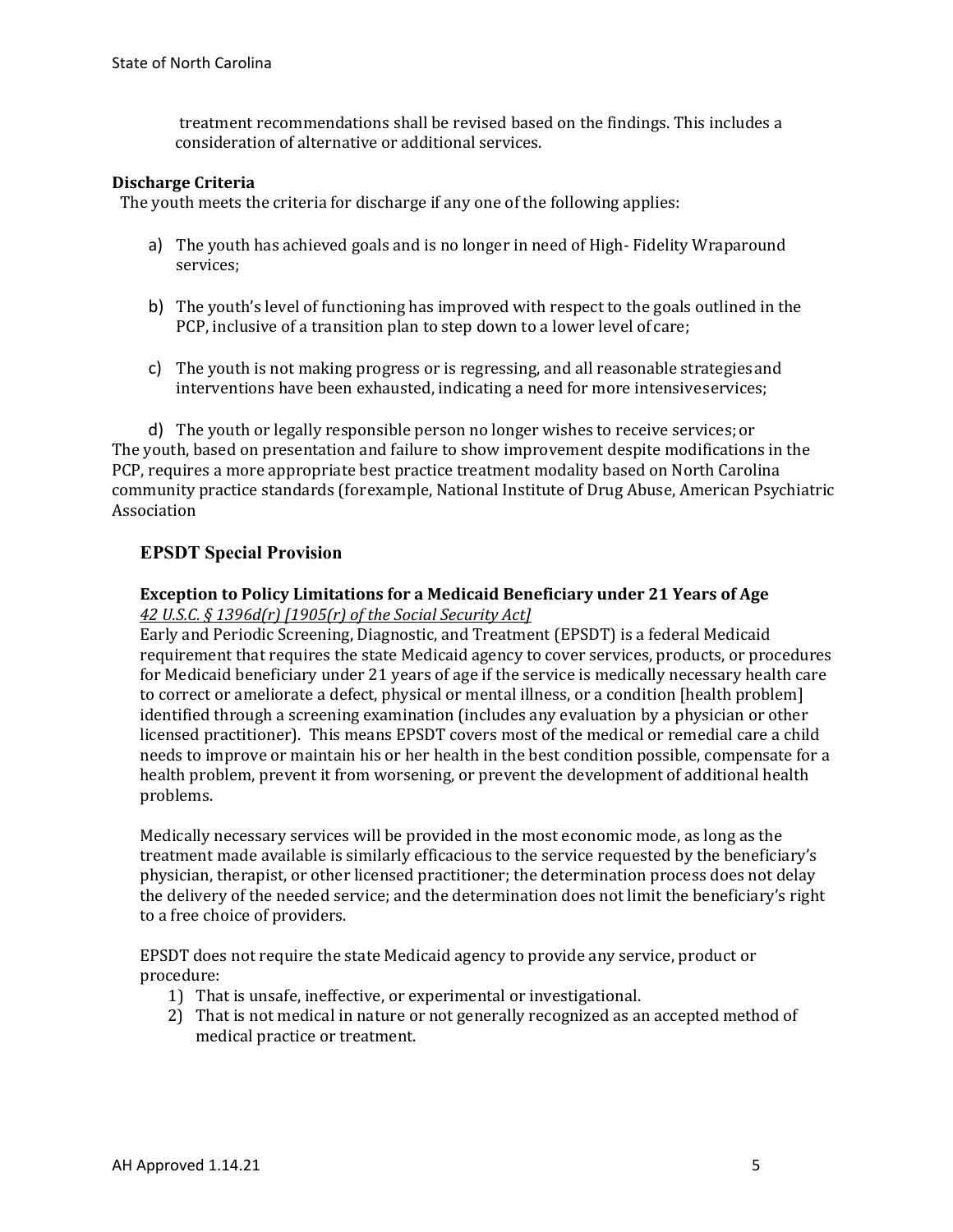#### *EPSDT and Prior Approval Requirements*

- 1) If the service, product, or procedure requires prior approval, the fact that the beneficiary is under 21 years of age does NOT eliminate the requirement for prior approval.
- 2) IMPORTANT ADDITIONAL INFORMATION about EPSDT and prior approval is found in the *NCTracks Provider Claims and Billing Assistance Guide,* and on the EPSDT provider page. The Web addresses are specified below.

*NCTracks Provider Claims and Billing Assistance Guide*:

https://www.nctracks.nc.gov/content/public/providers/provider-manuals.html EPSDT provider page: http://www.ncdhhs.gov/dma/epsdt/

Service limitations on scope, amount, duration, frequency, location of service, and other specific criteria described in clinical coverage policies may be exceeded or may not apply as long as the provider's documentation shows that the requested service is medically necessary "to correct or ameliorate a defect, physical or mental illness, or a condition" [health problem]; that is, provider documentation shows how the service, product, or procedure meets all EPSDT criteria, including to correct or improve or maintain the beneficiary's health in the best condition possible, compensate for a health problem, prevent it from worsening, or prevent the development of additional health problem.

### **Service Exclusions**

Services cannot occur during the same authorization period as:

- Multi-systemic Therapy (MST)
- Family Centered Treatment (FCT)

Services may occur during the same authorization period as the following if the plan and request clearly demonstrate the roles of each team, and why coordination is needed above and beyond what the below services are expected to do:

- Intensive In Home Services (IIHS)
- In-Home Therapy Services (IHTS)
- Substance Abuse Intensive Outpatient (SAIOP)
- Day Treatment

Service may occur on a short term basis with child residential treatment services to assist in facilitation of discharge planning. Typically this would be for no more than 30-60 prior to the residential discharge.

# **A. Staffing Qualifications, Credentialing Process, and Levels of Supervision Administrative and Clinical) Required:**

## **Provider Requirements**

The below requirements are standard for all sites and teams providing or wanting to provide High Fidelity Wraparound in the State of North Carolina. High Fidelity Wraparound services must be delivered by staff employed by a MH/IDD/SAS provider organization that meet the provider qualification policies, procedures, and standards established by Division of Mental Health, Developmental Disabilities and Substance Abuse Services and the requirements of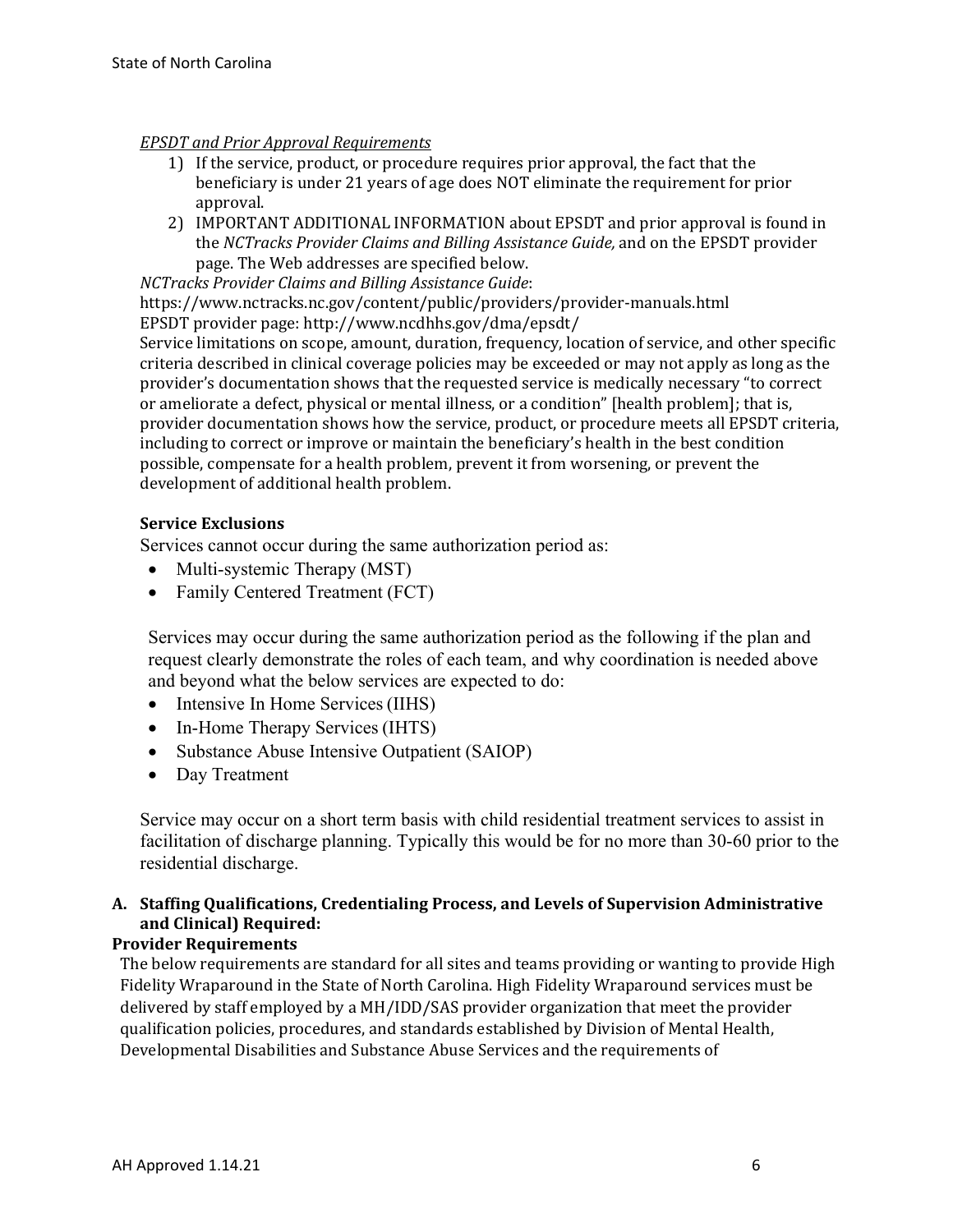10A N.C.A.C. 27G. These policies and procedures set forth the administrative, financial, clinical, quality improvement, and information services infrastructure necessary to provide services. Provider organizations must demonstrate that they meet these standards by being a member of the Alliance Health provider network. The organization must be established as a legally recognized entity in the United States and qualified/registered to do business as a corporate entity in the State of North Carolina

### **Staffing Requirements**

**Staffing Qualifications, Credentialing Process, and Levels of Supervision Administrative and Clinical) Required:**

| <b>Position</b>                                                    | Degree/Experience                                                                                                                         | <b>Training Requirements</b>                                                                                                                                                       | <b>FTE</b> |
|--------------------------------------------------------------------|-------------------------------------------------------------------------------------------------------------------------------------------|------------------------------------------------------------------------------------------------------------------------------------------------------------------------------------|------------|
| Coach<br>Note: 1 coach can<br>work with up to 4<br>teams at a time | <b>Qualified Professional</b><br>with two or more years of<br>post-graduate experience<br>with the population served.                     | Must complete an HFW<br>training curriculum,<br>approved by Alliance<br>and MH/IDD/SAS, and<br>be certified as HFW<br>Coach and in accordance<br>with model<br>expectations.       | $.25 - .5$ |
| Facilitator                                                        | Bachelor's Level<br><b>Qualified Professional</b><br>with two or more<br>years post-graduate<br>experience with the<br>population served. | Must complete an HFW<br>training curriculum,<br>approved by Alliance<br>and MH/IDD/SAS, and<br>be certified as HFW<br>Facilitator and in<br>accordance with model<br>expectations. | 1          |

**Please note the table below reflects one team. A provider may have more than one team.**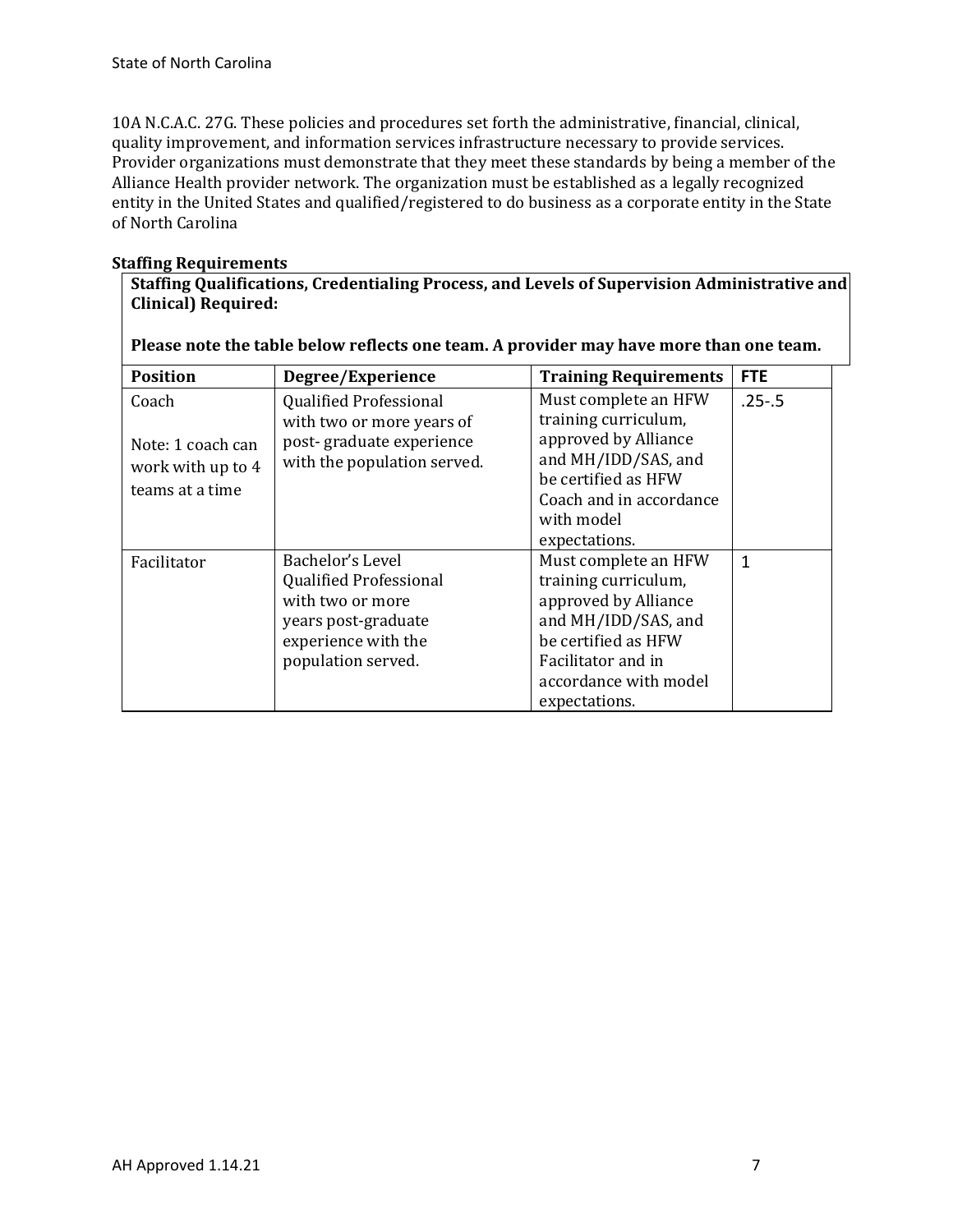| <b>Family Partner</b> | Bachelor's degree in a human<br>services field from an accredited<br>university; or associate's degree<br>in a human service field from an<br>accredited school and two years<br>of experience working with<br>children/adolescents/transition<br>age youth; or high school<br>diploma or GED and a minimum<br>of four years of experience<br>working with<br>children/adolescents/transition<br>age youth<br>Must have lived experience as a | Holds National Certification<br>in Family Peer Support<br>recognized by the National<br>Federation of                                                                                                                       |  |
|-----------------------|-----------------------------------------------------------------------------------------------------------------------------------------------------------------------------------------------------------------------------------------------------------------------------------------------------------------------------------------------------------------------------------------------------------------------------------------------|-----------------------------------------------------------------------------------------------------------------------------------------------------------------------------------------------------------------------------|--|
|                       |                                                                                                                                                                                                                                                                                                                                                                                                                                               | Familieshttps://www.ffcmh.or<br>g/certification<br>or is actively working<br>on completing<br>certification and is on<br>track to complete Family<br>Peer Support<br>certification within<br>eighteen mos. of hire<br>date. |  |
|                       | primary caregiver for a child<br>who has/had mental health or<br>substance abuse challenges                                                                                                                                                                                                                                                                                                                                                   | Must complete an HFW<br>training curriculum,<br>approved by MCO and<br>the NC DM and in<br>accordance with model<br>expectations                                                                                            |  |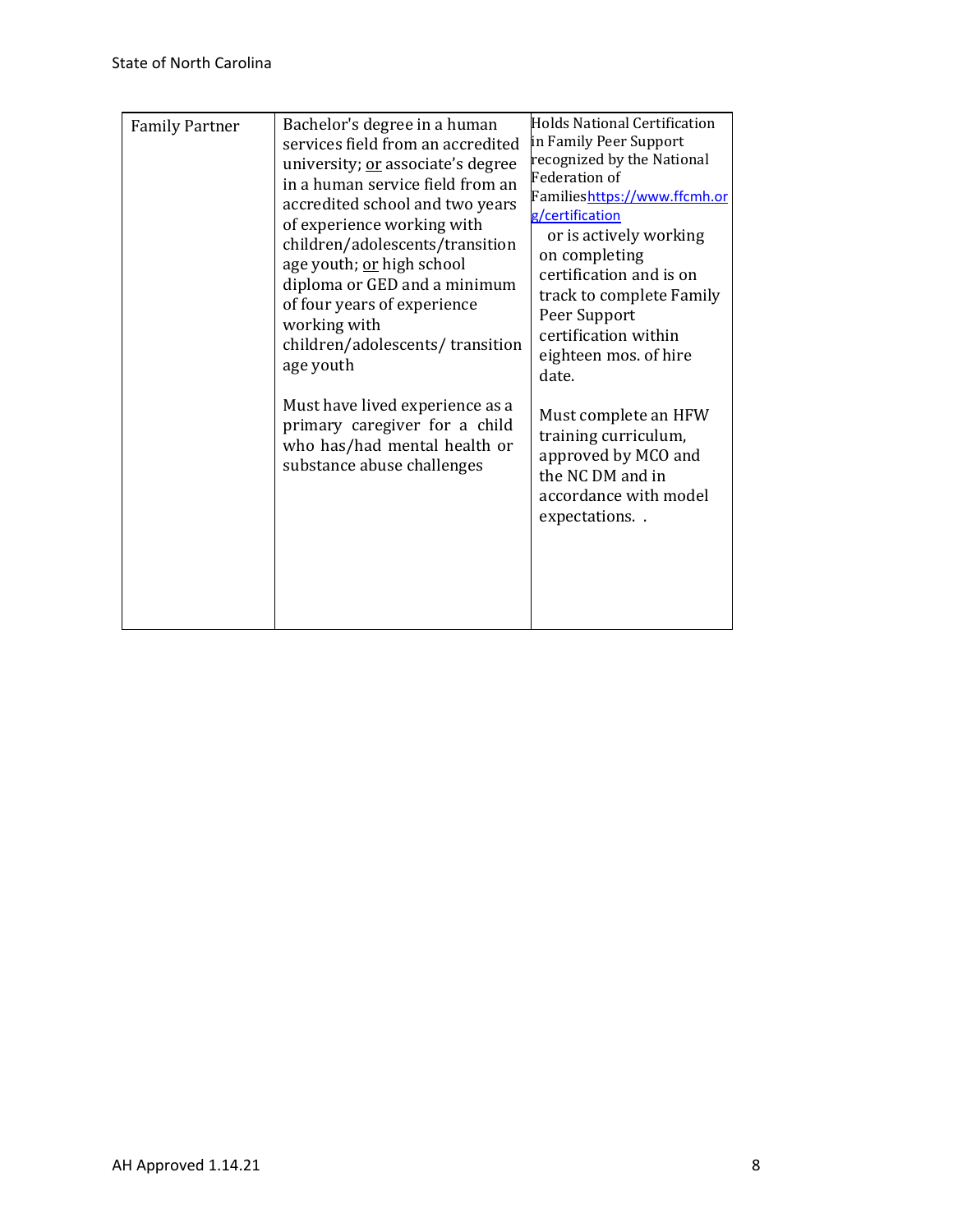| <b>Youth Partner</b> | Bachelor's degree in a human      | Must complete an HFW   | .5 |
|----------------------|-----------------------------------|------------------------|----|
|                      | services field from an accredited | training curriculum as |    |
|                      | university; or associate's degree | approved by Alliance   |    |
|                      | in a human service field from an  | and the MH/IDD/SAS     |    |
|                      | accredited school and one year    | and in accordance with |    |
|                      | of experience working with        | model expectations.    |    |
|                      | children/adolescents/transition   |                        |    |
|                      | age youth; or high school         |                        |    |
|                      | diploma or GED and a minimum      |                        |    |
|                      | of two years of experience        |                        |    |
|                      | working with                      |                        |    |
|                      | children/adolescents/transition   |                        |    |
|                      | age youth                         |                        |    |
|                      |                                   |                        |    |
|                      | Must have lived experience        |                        |    |
|                      | with mental health or             |                        |    |
|                      | substance abuse challenges.       |                        |    |
|                      |                                   |                        |    |
|                      |                                   |                        |    |
|                      |                                   |                        |    |
|                      |                                   |                        |    |
|                      |                                   |                        |    |
|                      |                                   |                        |    |
|                      |                                   |                        |    |

#### **Supervision:**

- Facilitator to receive a minimum of monthly individual supervision by the HFWCoach
- Family Partner receives weekly supervision from the HFW Coach (exceptions are allowed for illness, holidays, etc. with corresponding documentation)
- Youth Partner receives weekly supervision from the HFW Coach (exceptions are allowed for illness, holidays, etc. with corresponding documentation)

### **B. Unit of Service:**

| <b>Services</b>          | rate    | unit of<br>service |
|--------------------------|---------|--------------------|
| High Fidelity Wraparound | 1784.00 | 1 per month        |

# **C. Anticipated Units of Service per Person: 9-12**

### **D. Targeted Length of Service: 9-12 months**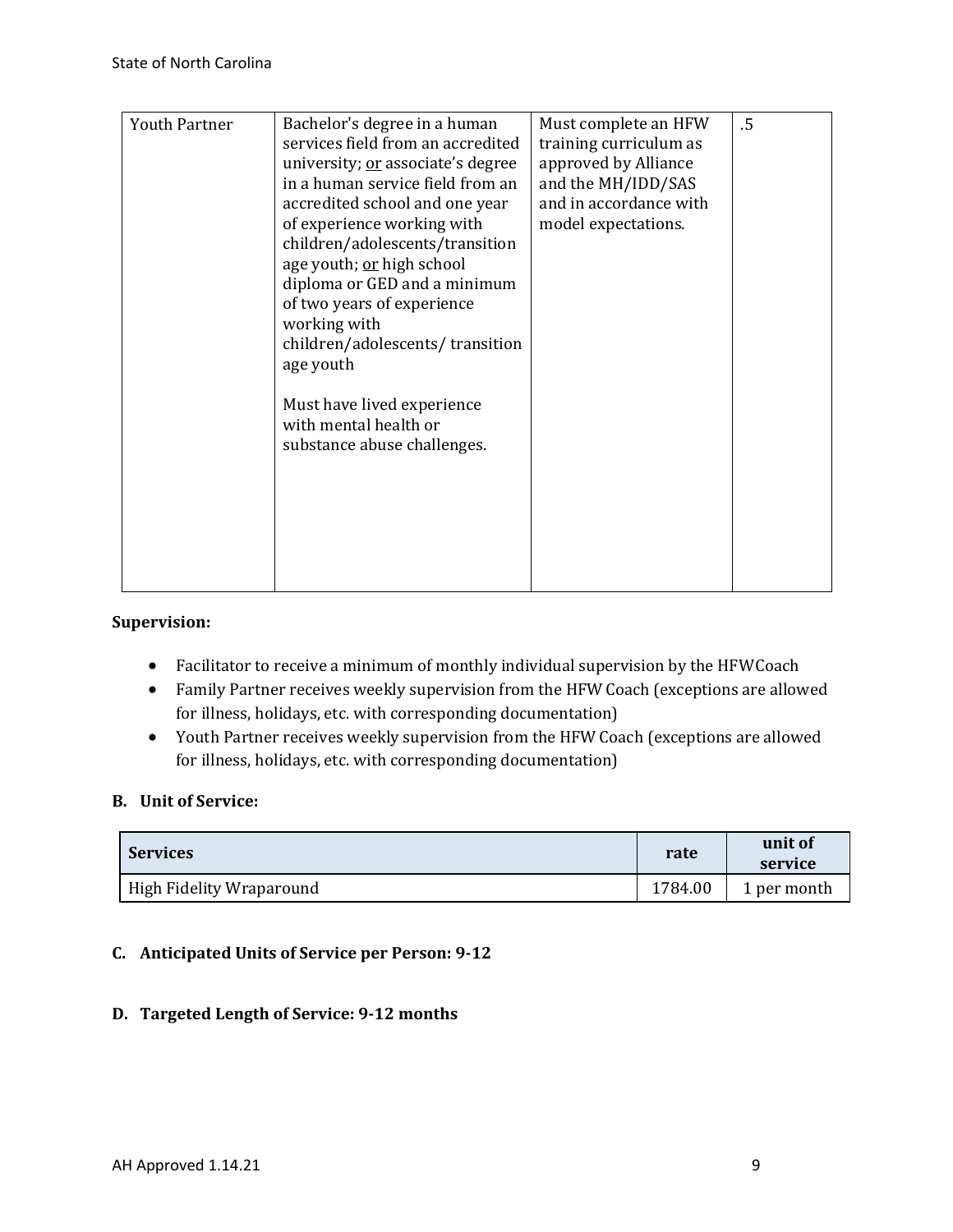### **E. Describe why this service is needed and is different than any State Plan or alternative service already defined. If implemented in other states, describe successful outcomes.**

Youth with SED or SMI who have the most complex needs and who have been in restrictive residential care or who are at imminent risk for residential level of care require:<br>• Intensive care coordination (high fidelity wranaround facilitation)

Intensive care coordination (high fidelity wraparound facilitation)

**Description of Process for Reporting Encounter Data (include record type, codes to be used, etc.)** Claims data will reflect monthly service billing and encounters. Data will be uploaded to DHB by the MCO.

Encounter Data will be recorded by providers with the minimum standard of a service note for each contact, service event, or intervention per the Records Management and Documentation Manual.

Providers will collect and report/provide access through sharing of the health record to all encounter data. At a minimum, this would include time spent on family-based sessions, individual sessions, child and family teams, and indirect contacts.

- Access to family and youth peer support (Family and Youth Partner)
- **Individualized service planning process**<br>**Industry** Multi system support and service coordinate
- Multi system support and service coordination

High Fidelity Wraparound packages all four of these requirements and provides a flexible, culturally responsive, and family driven service for the youth whose care requires working across multiple child serving agencies.

High Fidelity Wraparound is currently available in North Carolina in five pilot sites which are grant funded. Alliance was awarded the Tiered Case Management grants in both Durham and Cumberland, which includes High Fidelity Wraparound. Alliance developed the In Lieu of service definition in 2018 to help meet the needs of our beneficiaries with high risk and complex needs. Currently, to prepare for the state plan to have High Fidelity Wraparound as the assigned Care Management for these youth in 2022, Alliance sees the need to expand the High Fidelity Wraparound Service availability through expansion further in the available continuum in line with the Care Management of the future.